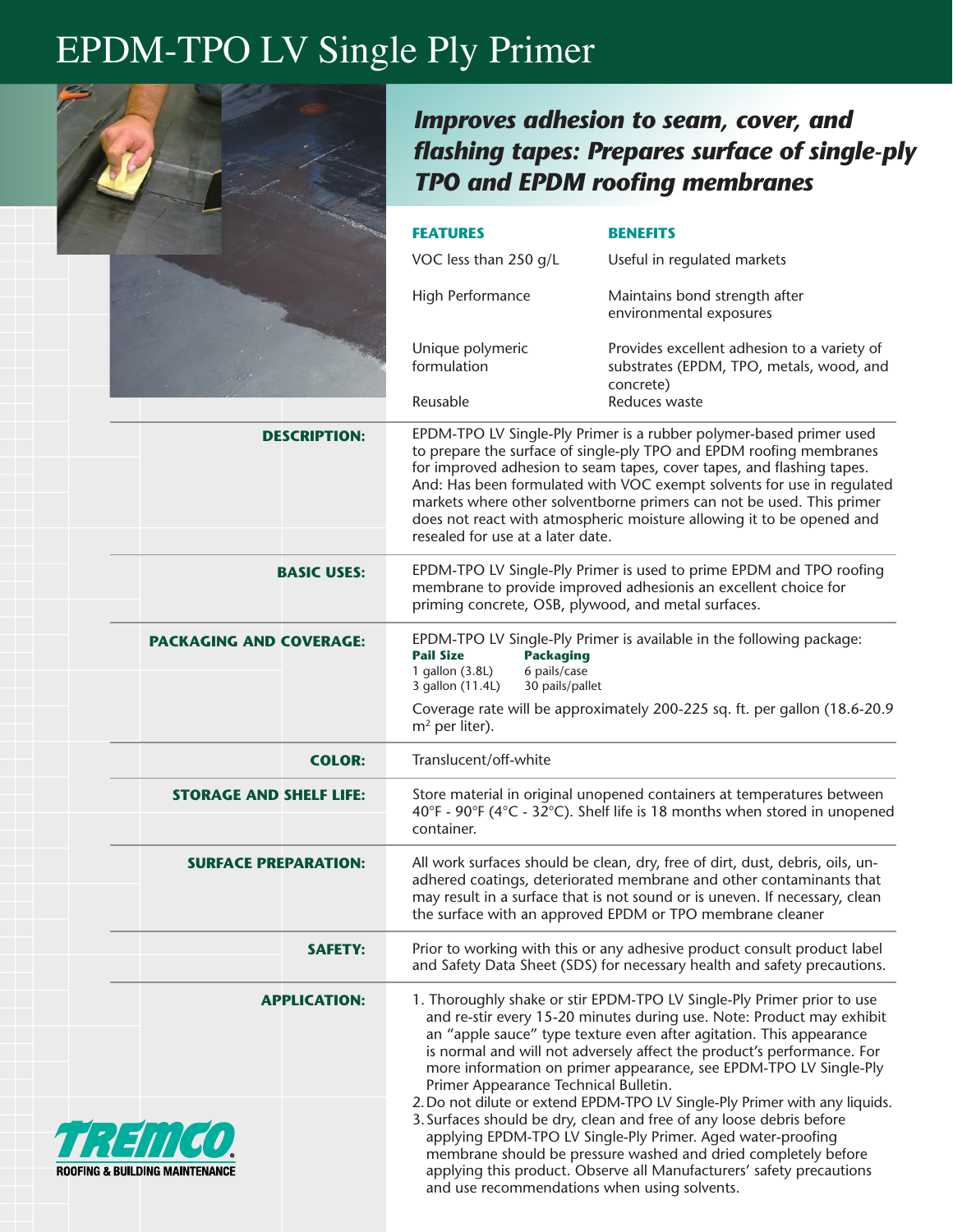## EPDM-TPO LV Single Ply Primer

|                             | <b>APPLICATION:</b><br>(continued) | 4. When the surfaces are dry, apply EPDM-TPO LV Single-Ply Primer with a<br>fully saturated brush or scouring pad. The surface should appear wet<br>during application. Apply primer to a wider area then the actual<br>bonding area to insure complete coverage. If using a scouring pad, be<br>sure that it is free of excessive dust from EPDM membranes. Replace<br>pads often. Do not overwork primer.<br>5. Allow primer to dry completely (typically within 30 to 40 minutes)<br>before applying tape. Primer will visually appear "dull" or "flat" and will<br>feel dry to the touch. Drying conditions will vary depending on<br>ambient air conditions. NOTE: Use caution when installing at<br>temperatures below 40oF (5oC) to prevent blushing of EPDM<br>primer (formation of condensation on surface of primer). Drying<br>time may significantly increase at low temperatures.<br>6. When not in use, keep lid on primer to prevent solvent evaporation.<br>When finished, secure lid and store primer as recommended for use at<br>a later date.<br>7. Once the seam or flashing is installed the primer will take up to 48<br>hours to wet-out the tape surface and build full strength. Any peel<br>tests on installed seams or flashings should not be conducted until at<br>least 24 hours after installation. |                                                                                                                                                                                                                                                                                                                                                                                                                                                                          |  |
|-----------------------------|------------------------------------|-------------------------------------------------------------------------------------------------------------------------------------------------------------------------------------------------------------------------------------------------------------------------------------------------------------------------------------------------------------------------------------------------------------------------------------------------------------------------------------------------------------------------------------------------------------------------------------------------------------------------------------------------------------------------------------------------------------------------------------------------------------------------------------------------------------------------------------------------------------------------------------------------------------------------------------------------------------------------------------------------------------------------------------------------------------------------------------------------------------------------------------------------------------------------------------------------------------------------------------------------------------------------------------------------------------------------------------|--------------------------------------------------------------------------------------------------------------------------------------------------------------------------------------------------------------------------------------------------------------------------------------------------------------------------------------------------------------------------------------------------------------------------------------------------------------------------|--|
| <b>EQUIPMENT CLEAN-UP:</b>  |                                    | Use Mineral Spirits or VM&P naptha. Observe all manufacturer's safety<br>precautions and use recommendations when using solvents.                                                                                                                                                                                                                                                                                                                                                                                                                                                                                                                                                                                                                                                                                                                                                                                                                                                                                                                                                                                                                                                                                                                                                                                                   |                                                                                                                                                                                                                                                                                                                                                                                                                                                                          |  |
|                             | <b>LIMITATIONS:</b>                | • Do not use as a membrane cleaner.<br>• Talc, dust, oil, ice, snow, or wet conditions inhibit good adhesion.<br>Clean and dry surfaces are a necessity.<br>• Not for use on PVC roof membranes.<br>• Do not use on extruded or expanded polystyrene insulation.<br>• Not recommended for tempertures under 40°F (5°C).                                                                                                                                                                                                                                                                                                                                                                                                                                                                                                                                                                                                                                                                                                                                                                                                                                                                                                                                                                                                             |                                                                                                                                                                                                                                                                                                                                                                                                                                                                          |  |
|                             | <b>VOC CALCULATION:</b>            | The VOC content of this primer was determined under Rule 1168 for low<br>solids adhesive primer. The calculation is determined as follows:<br>VOC content = (Ws-Ww-Wex) / Vm<br>Where:<br>$\bullet$ Solids: <120 g/l<br>• Ws = weight of volatile compounds in gm<br>$Ww = weight of water in gm$<br>• Wex = Weight of exempt compounds in gm<br>$\bullet$ Vm = volume of material in liters                                                                                                                                                                                                                                                                                                                                                                                                                                                                                                                                                                                                                                                                                                                                                                                                                                                                                                                                        |                                                                                                                                                                                                                                                                                                                                                                                                                                                                          |  |
| <b>PHYSICAL PROPERTIES:</b> |                                    | <b>Property</b><br>Color and Appearance<br>Solids Content<br>Weight per Gallon<br>Dead Load Shear Test<br>(300 gm load, 70°C)<br><b>VOC Content</b><br><b>Brookfield Viscosity</b><br><b>Application Properties</b><br>Application Temp.<br>Storage Temperature<br>Coverage Rate<br>Shelf Life<br>as manufacturing specifi cations.                                                                                                                                                                                                                                                                                                                                                                                                                                                                                                                                                                                                                                                                                                                                                                                                                                                                                                                                                                                                 | <b>Results</b><br>Translucent free flowing liquid<br>10%<br>9.86 lbs<br>0.125 inches max. movement<br><250 grams per liter (Calculated)<br>600 cps.<br>40°F to 110°F (-18°C to 43°C)<br>40°F to 90°F (4°C to 32°C)<br>200-225 Sq.Ft per Gallon<br>18 months in unopened container<br>NOTE: The foregoing information is published as general information only. The listed<br>properties and performance characteristics are typical values and are not to be interpreted |  |
|                             |                                    |                                                                                                                                                                                                                                                                                                                                                                                                                                                                                                                                                                                                                                                                                                                                                                                                                                                                                                                                                                                                                                                                                                                                                                                                                                                                                                                                     |                                                                                                                                                                                                                                                                                                                                                                                                                                                                          |  |